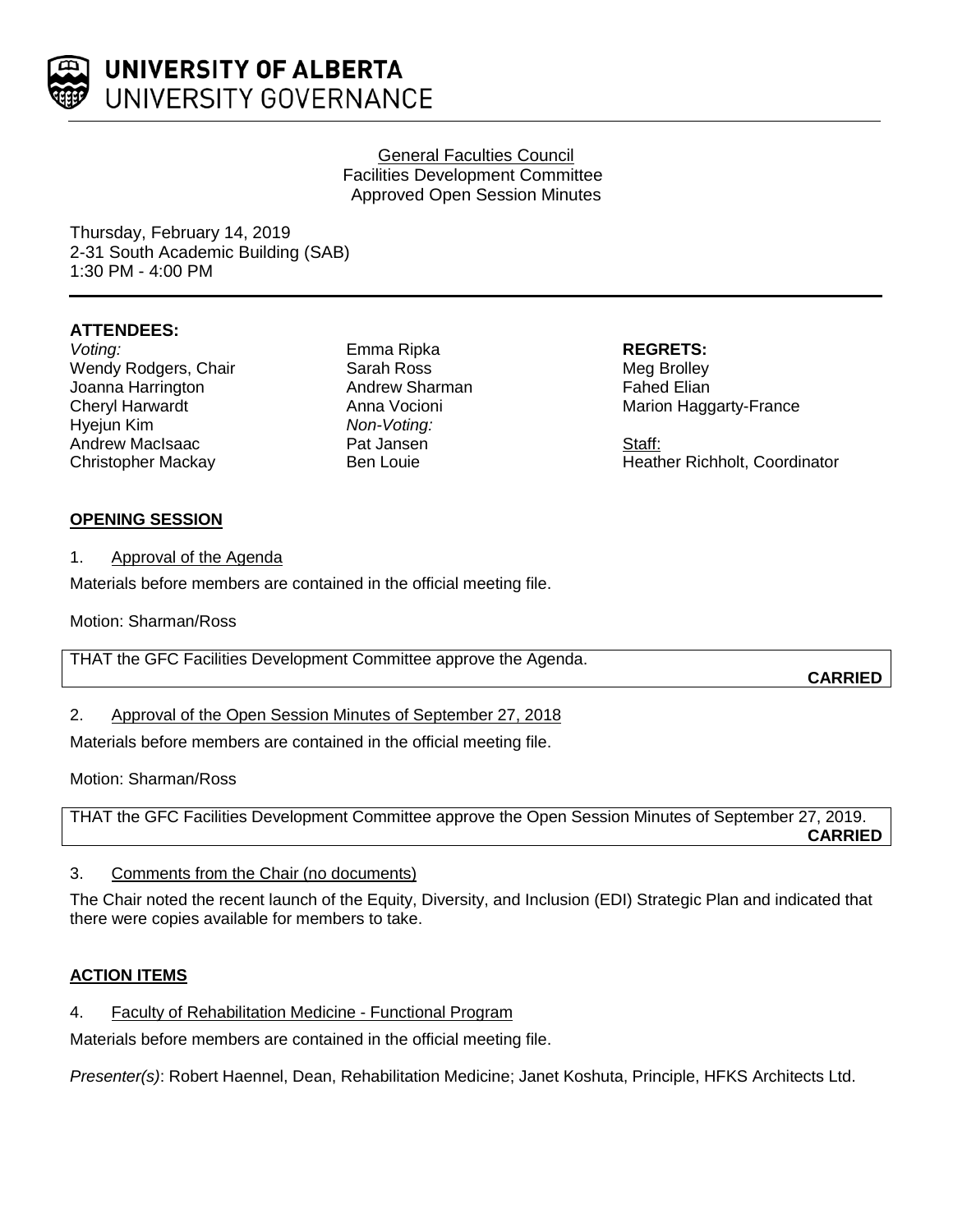*Purpose of the Proposal*: The proposal is before the committee because it seeks approval for further planning for the Faculty of Rehabilitation Medicine (FRM).

Dr Haennel explained the challenges faced by the Faculty about space limitations and noted that they were currently using all available space. He further noted that Alberta Health Services (AHS) had indicated concerns with potential shortages of Rehabilitation Medicine professionals that could impact program capacities in the future.

Ms Koshuta indicated the considerations used for planning purposes, the intention to keep Corbett Hall as academic and administrative space, and the key growth areas: interdisciplinary clinic space, flexible instructional space, and wet bench research labs.

### *Discussion*:

Members asked questions and expressed opinions including but not limited to: the availability and flexibility of space in Edmonton Clinic Health Academy and the Clinical Sciences Building (CSB); the need for technical support in classrooms and labs; the Faculty of Rehabilitation Medicine's effective use of current space; the AHS's 30-year plan for the Walter Mackenzie Health Sciences Centre; and the potential to provide a physical link between Corbett Hall to CSB.

### Motion: MacIsaac/Sharman

THAT the GFC Facilities Development Committee approve, under delegated authority from General Faculties Council and on the recommendation of Planning and Project Delivery, the proposed Faculty of Rehabilitation Medicine – Functional Space Program (as set forth in Attachment 1) as the basis for further planning.

**CARRIED**

#### **DISCUSSION ITEMS**

#### 5. Asset Management Strategy - Guiding Principles

Materials before members are contained in the official meeting file.

*Presenter(s)*: Andrew Sharman, Vice-President (Facilities and Operations)

*Purpose of the Proposal*: To introduce the entire university community to the guiding principles upon which all decisions related to the management of the institution's infrastructure assets are made.

Mr Sharman outlined the guiding principles as: Student Success and Life Experience, Asset Management, Campus Character, and Decision-Making.

#### *Discussion*:

Members discussed balancing the concerns of the Faculties with those of the wider university, commitments to donors, and the implications of the new budget model on space. Members noted the importance of building codes, safety and security, accessibility, EDI concerns, the EDI Strategy's guidelines, and discussed the university's responsibility to the public good - beyond the campus community. Members asked about available space and scheduling, and how decisions related to space were communicated to the university community.

#### 6. CUBE South Campus Utility Building (no documents)

*Presenter(s)*: Ben Louie, University Architect, Office of the Vice-President (Facilities and Operations); Kelly Hopkin, Manager, Campus Architecture, Planning and Project Delivery (Facilities and Operations)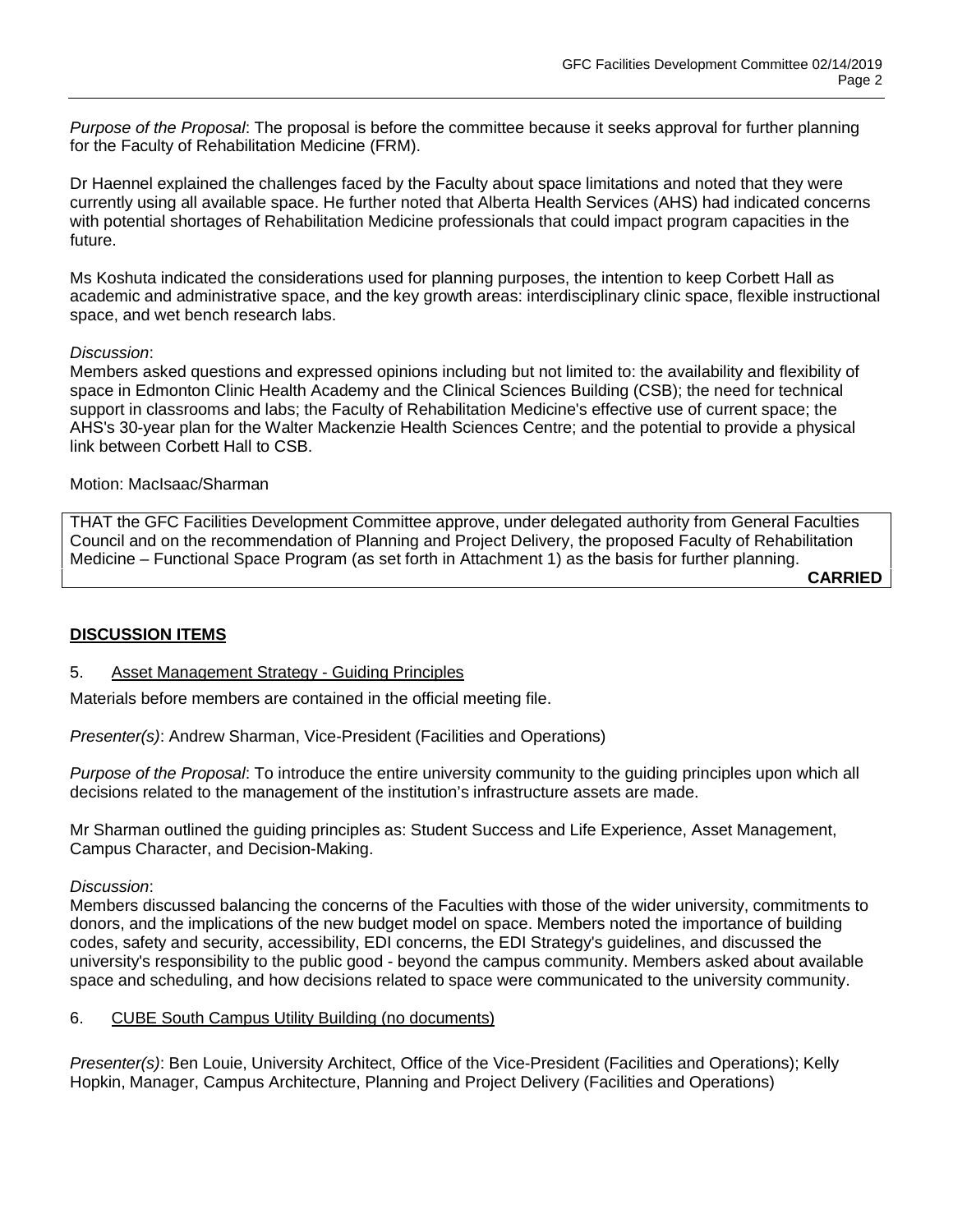*Discussion*:

Mr Hopkin presented an overview of the utility building and noted that while it would not be occupied, it would be regularly serviced and monitored.

Members asked about the building's design and functionality and discussed security concerns.

## 7. Projects Update from Facilities and Operations (no documents)

*Presenter(s)*: Pat Jansen, Associate Vice-President, Planning and Project Delivery (Facilities and Operations)

Mr Jansen gave the following update:

## Past Projects - Construction Phase:

We are in a transition phase between design and construction initiatives, throughout 2018 many major construction projects were completed, as such limited project listings are currently underway

UA Botanical Garden (UABG) - Islamic Garden: Project is now in warranty phase clean up, consideration still to host a FDC meeting at the UABG, will continue to be review with the Chair for 2019 (tracker).

Dentistry Pharmacy: Continuing with ongoing demolition and detailed core and shell design activities. Design consultants are busy in preparation of current concept development phase; programming, schematic and design development phases will be forwarded to the committee throughout 2019.

As a reminder and based on funding and current occupancies, the projects phasing extends over several years with FDC governance related to design being concluded within 2019.

Campus Utility Building – Electrical; CUBE; as noted in today's presentation, the occupancy is a shell building on south campus to house basic electrical switch gear, project will advance into construction this spring.

### In Planning and/or Design Phase:

Community Twin Arena: the arena Schematic Design phase is now complete. The design team will continue to advance the design to the next delivery stage and provide updates to the FDC at prescribed intervals - project awaiting final financial approval

Maskwa House: no change, project has reached design development phase - awaiting financial support.

UA Diwan Pavilion (Garden): Pavilion design has progressed to the Design Development phase, will move into construction documentation this spring. More information will come to the committee next month.

Convocation Hall: Facilities & Operations is engaged in a detailed building condition assessment and concept development phase for this building, there is no planned change of use but rather a renewal program. Should the project continue to develop the project would be brought forward as to FDC at appropriate design milestones.

### Other considerations in early pre-planning activities include:

Mechanical Engineering; project scope confirmation report (PSCR) and programming exercise will soon be underway Structures Lab; PSCR completed, in review to advance to next design phase

Functional Program – Rehabilitation Medicine – as presented today